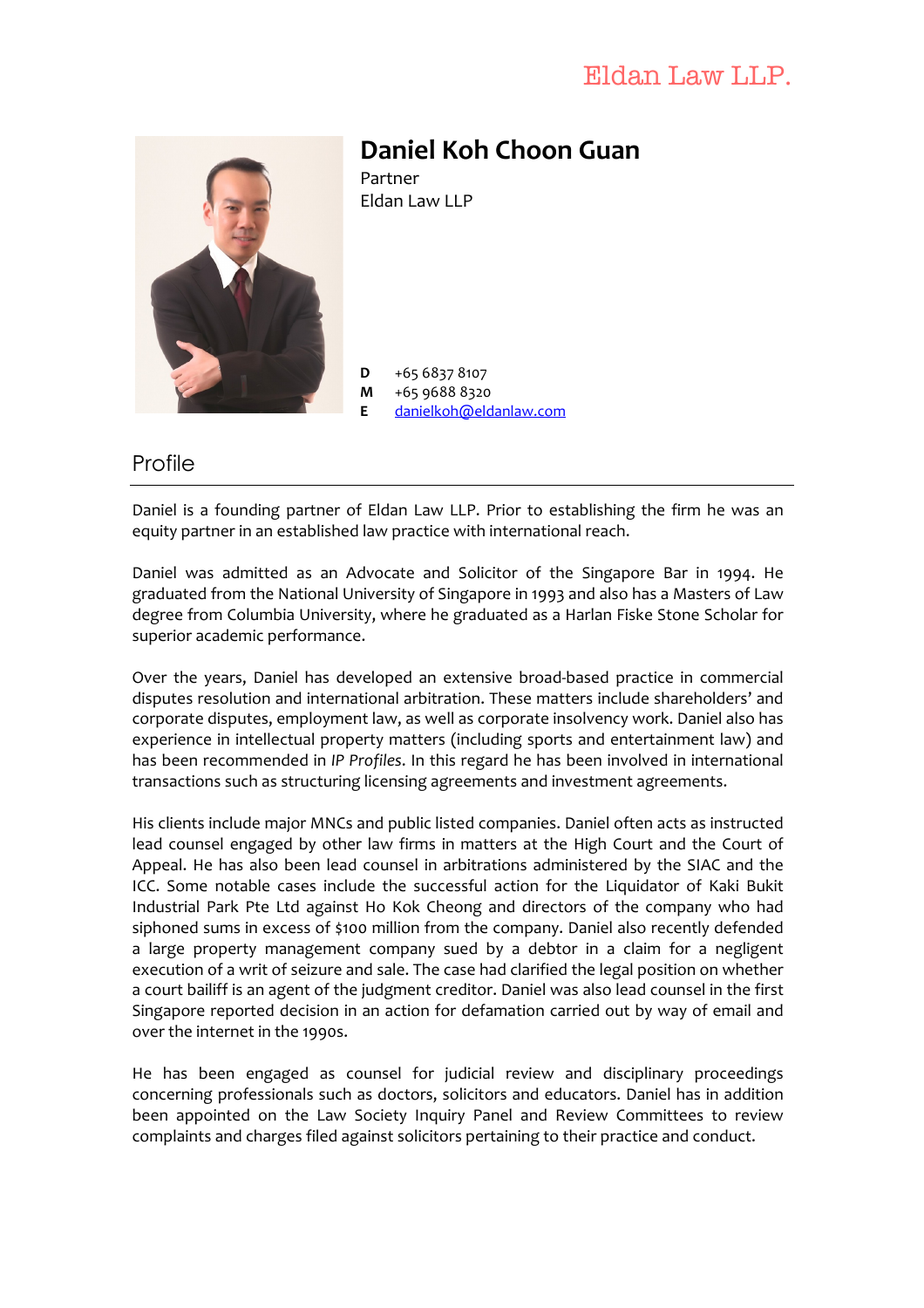Daniel has been frequently engaged by conference organisers to speak at seminars both in Singapore and abroad. Such engagements include being retained by the Singapore Business Federation to conduct regular seminars on employment law.

He has taught students at the National University of Singapore classes on court advocacy and written submissions, and also teaches at the Post Graduate Law Course conducted by the Board of Legal Education now known as the SILE.

Daniel is the editor and lead author of the *Law & Practice of Injunctions in Singapore* (2004) published by Sweet & Maxwell. He is also the author of the Singapore Chapter of Getting the Deal Through: Licensing in 28 Jurisdictions Worldwide.

### Qualifications and Positions

- **LL.B., National University of Singapore, 1993**
- **LLM, Columbia University, 1997**
- Advocate and Solicitor, Supreme Court of Singapore, 1994
- **Associate mediator, Singapore Mediation Centre and Subordinate Courts**
- Vice-president, Law Society Continuing Practice Development Committee
- Former president, Licensing Executives Society (Singapore)
- Member, Singapore Academy of Law Social and Membership Committee
- **Member, Law Society Advocacy Committee**
- **Member, Law Society Inquiry Panel**
- **Former Honorary Legal Advisor, Games Exchange Alliance**

### Notable matters

| <b>Front-End &amp; Advisory</b> | • Advised the Singapore Sports Council on risk management<br>and procurement issues                                                |
|---------------------------------|------------------------------------------------------------------------------------------------------------------------------------|
|                                 | Advised sports associations and sportsmen on anti-doping<br>measures and provisions of the World Anti-Doping Agency<br>(WADA) Code |
|                                 | Advised the Lee Wei Song School of Music in their music<br>publishing and artiste management agreements                            |
|                                 | Advised leading brands and trademark owners on licensing<br>agreements as well as enforcement actions and raids on<br>infringers   |
|                                 | Advised property developers and commercial landlords such<br>as Keppel Land and CDL Properties in tenancy matters                  |
|                                 | Advised the LHN Group of Companies in their property<br>management agreements                                                      |
|                                 | • Advised several MNCs and also SMEs on their employment<br>agreements, including drafting of employment handbooks,                |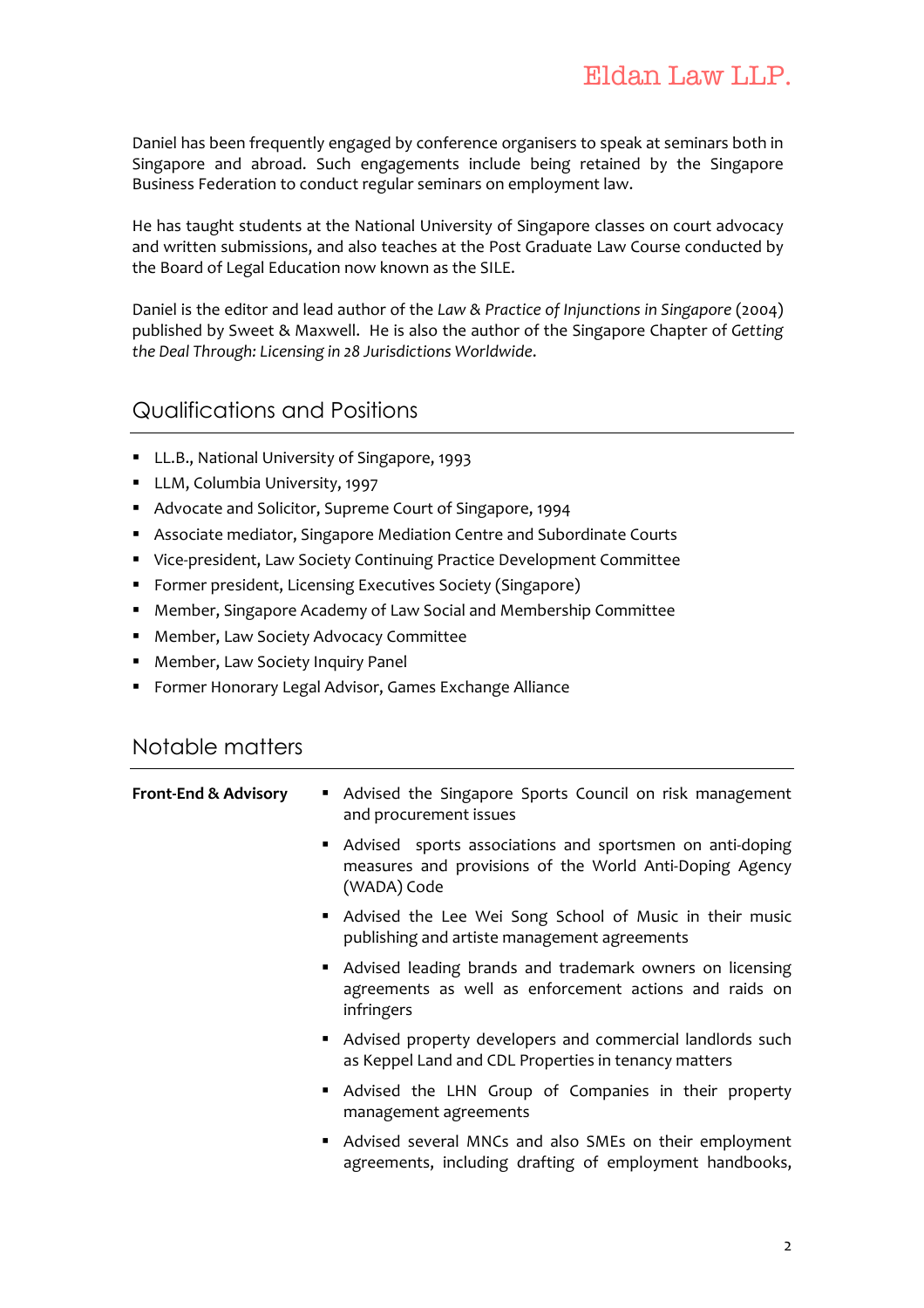#### employee stock option schemes

### **Dispute-Resolution, Arbitration & Litigation Work**

- Acted for a joint venture consortium against the government of Singapore in a dispute relating to the construction of tunnels and transport system.
	- **E** Acted for a leading Singapore club against the main contractor for defective works in the construction of the club facilities.
	- Acted for a leading international developer against the main contractor in a dispute concerning the construction of a theme park in Beijing, China
	- Acted for a Vietnamese joint venture developer against the main contractor in a dispute concerning the construction of a resort in Hanoi, Vietnam.
	- Acted for a leading international interior design company in a joint venture dispute that was resolved in an arbitration administered by the ICC.
	- Acted for a major MNC against a Taiwanese company in an international arbitration concerning the sale of assets.

#### **Reported & Unreported Decisions**

- Acted for the major defendant drug company in a patent litigation: *Novartis AG and another v Ranbaxy (Malaysia)* Sdn **Bhd** [2012] SGHC 253.
	- Represented the Judgment Creditor successfully in defending a claim brought by the Judgment Debtor for alleged negligence in executing a Writ of Seizure and Sale together with the court bailiff: South East Enterprises (Singapore) Pte *Ltd v Hean Nerng Holdings Pte Ltd and another* [2012] 3 SLR 864.
	- **Represented the leading Malaysian in-store advertising** company Pos Ad Sdn Bhd against OMG Holdings Pte Ltd in a trademark licence dispute and dispute concerning noncompetition clauses: OMG Holdings Pte Ltd v Pos Ad Sdn Bhd [2012] 4 SLR 201.
	- Acted for the accused in the high profile murder case of *Public* **Prosecutor** v Rosli bin Yassin [2012] SGHC 129, where the accused was sentenced to preventive detention on a reduced charge.
	- Represented a member of the Committee of Person in the Estate of Dr Wong Yip Cheong appointed under the Mental Capacity Act and the dispute concerning the duties owed by the Committee members: **Wong Meng Cheong and another v** Ling Ai Wah and another [2012] 1 SLR 549.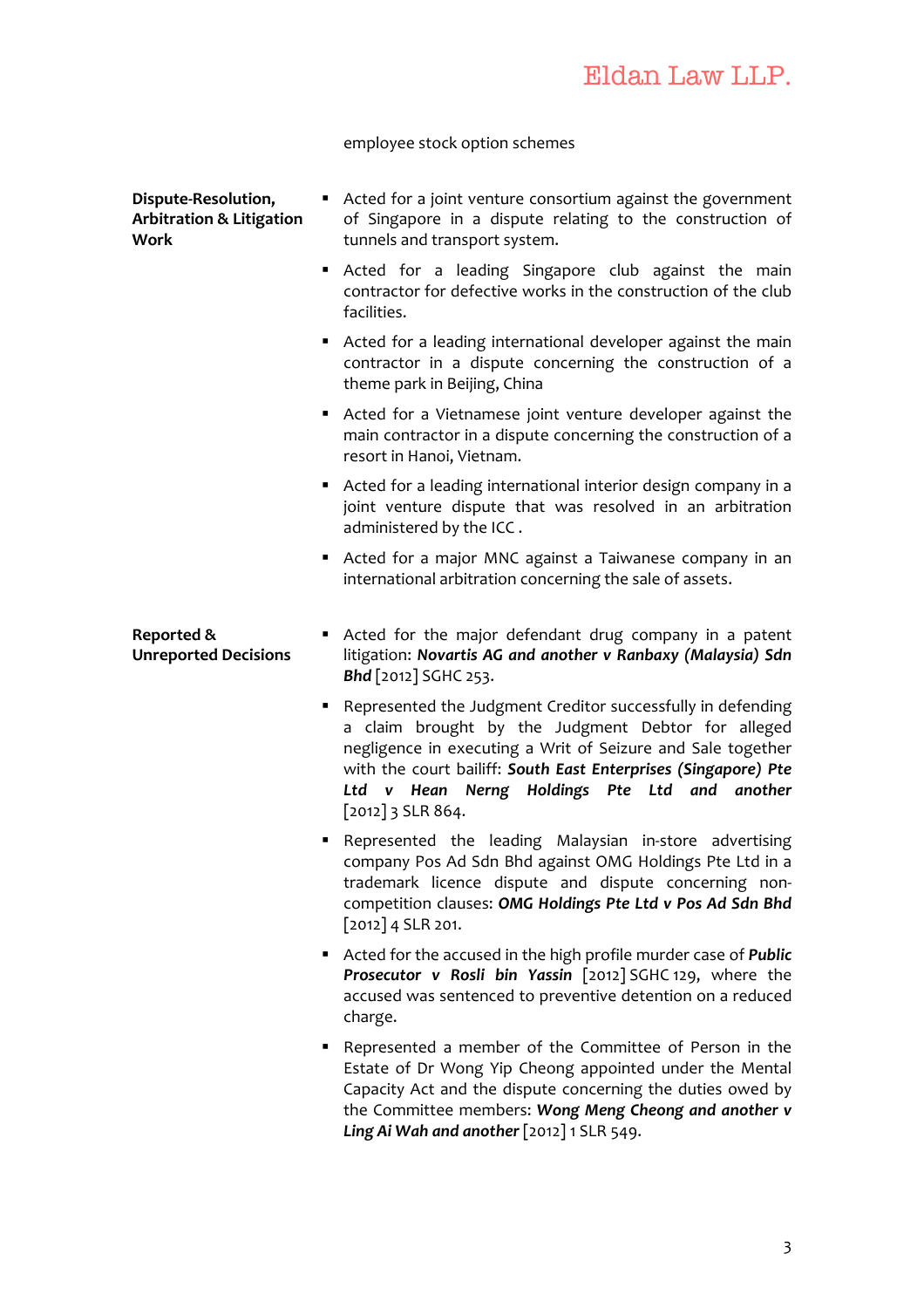- Represented a leading drug company in a patent dispute in *Martek Biosciences Corp v Cargill International Trading Pte Ltd* [2012] 2 SLR 482.
- Acted for the defendant in **Surface Stone Pte Ltd v Tay Seng** Leon and another [2011] SGHC 223, where the court reviewed the e-discovery protocols and applications for specific discovery.
- Represented the defendant in successfully setting aside a search order and interim injunction that was obtained by a competitor in *Global Indian International School v Kathikala* **Vikram Sagar and Another** [2008] SGDC 351, where the Court discussed principles relating to the appropriate procedure in applying for search orders.
- Represented the plaintiff in a successful claim for defamation and trade libel made by business competitors: *Icadam* **Technologies Sdn Bhd and Others v CAD-IT Consultants (Asia) Pte Ltd and Others** [2005] SGHC 130.
- Represented the ex-wife Stella Yfantidis against Dr Christopher Chen in a claim for assets in divorce proceedings, where the decision concerned the principles of pleading the case in matrimonial disputes: *Chen Stella Yfantidis v Chen Yun Hian* Christopher [2004] SGDC 35.
- Represented the plaintiff in a successful claim for copyright infringement of its content in on-line digital raster maps: Virtual Map Pte Ltd v NTUC Income Cooperative [2004].
- Represented the ex-wife Gloria Izaac against the optician Philip D Izaac in a claim for shares in the company and assets in divorce proceedings in 2003.
- Represented the successful plaintiff in the first Singapore High Court case concerning defamation carried out by way of email and internet communications: TJ Systems Pte Ltd v *Ngow Kheong Shen* [2003] SGHC 73.
- **Successfully resisted an application to stay Singapore court** proceedings in favour of a foreign court in **Yugiantoro v Budiono Widodo** [2001] 3 SLR(R) 664, where the matter was heard by the Court of Appeal, and principles of a stay of proceedings based on forum non conveniens were considered.
- **-** Represented Jurong Engineering Ltd in defending an action brought by Maybank in the first reported Singapore decision concerning a claim to enforce a letter of comfort: Malayan **Banking Berhad v Jurong Engineering Ltd** [1999] SGHC 240.
- Represented the main contractor in one of the earlier reported Singapore High Court decisions concerning the law of set-off and claims under the SIA Articles and Conditions of Building Contract: **Kum Leng General Contractor v Hytech**